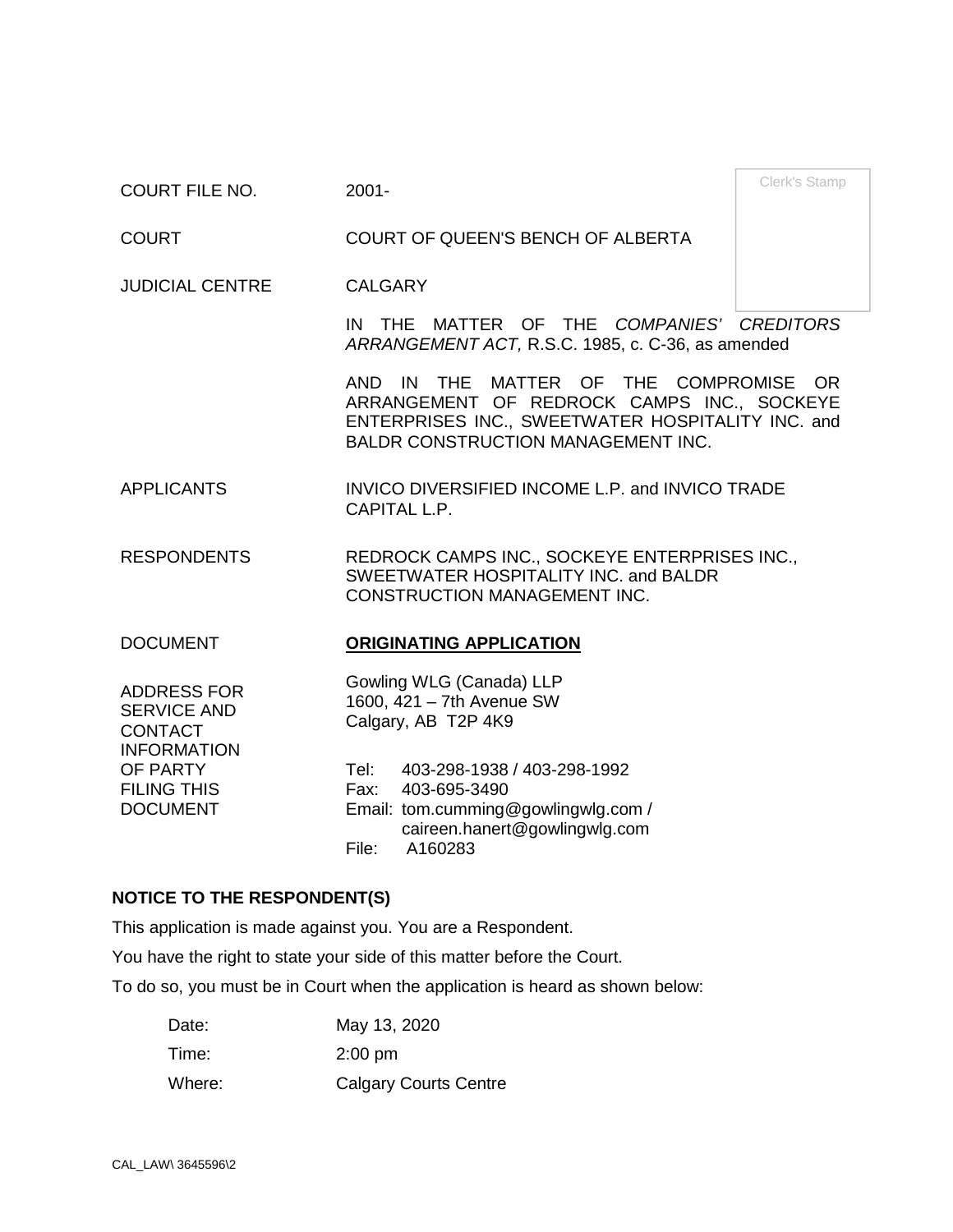601 – 5th Street SW, Calgary Before Whom: The Honourable Justice Romaine

Go to the end of this document to see what you can do and when you must do it.

## **Basis for this Claim:**

## *The Respondents*

- 1. Redrock Camps Inc., a respondent, ("**Redrock**") is a company incorporated under the laws of the Province of Alberta with headquarters in Calgary, Alberta. Redrock carries on business by, among other things, providing temporary sites with lodging, food and other necessary accommodations ("**Service Camps**") for companies in the energy, infrastructure, and firefighting sectors to house employees and contractors working rural locations;
- 2. Redrock is either the majority or sole shareholder for the remaining respondents:
	- (a) **Sockeye** Sockeye Enterprises Inc. ("**Sockeye**"), a company incorporated under the laws of the Province of British Columbia.
	- (b) **Sweetwater** Sweetwater Hospitality Inc. ("**Sweetwater**"), a company incorporated under the laws of the Province of Alberta.
	- (c) **Northbound** Baldr Construction Management Inc., which was previously named Northbound Laundry Ltd. ("**Northbound**" and together with Redrock, Sockeye and Sweetwater, the "**Respondents**"), a company incorporated under the laws of the Province of Alberta;
- 3. Each of the Respondents:
	- (a) is a company;
	- (b) has claims in excess of \$5,000,000.00; and
	- (c) is insolvent;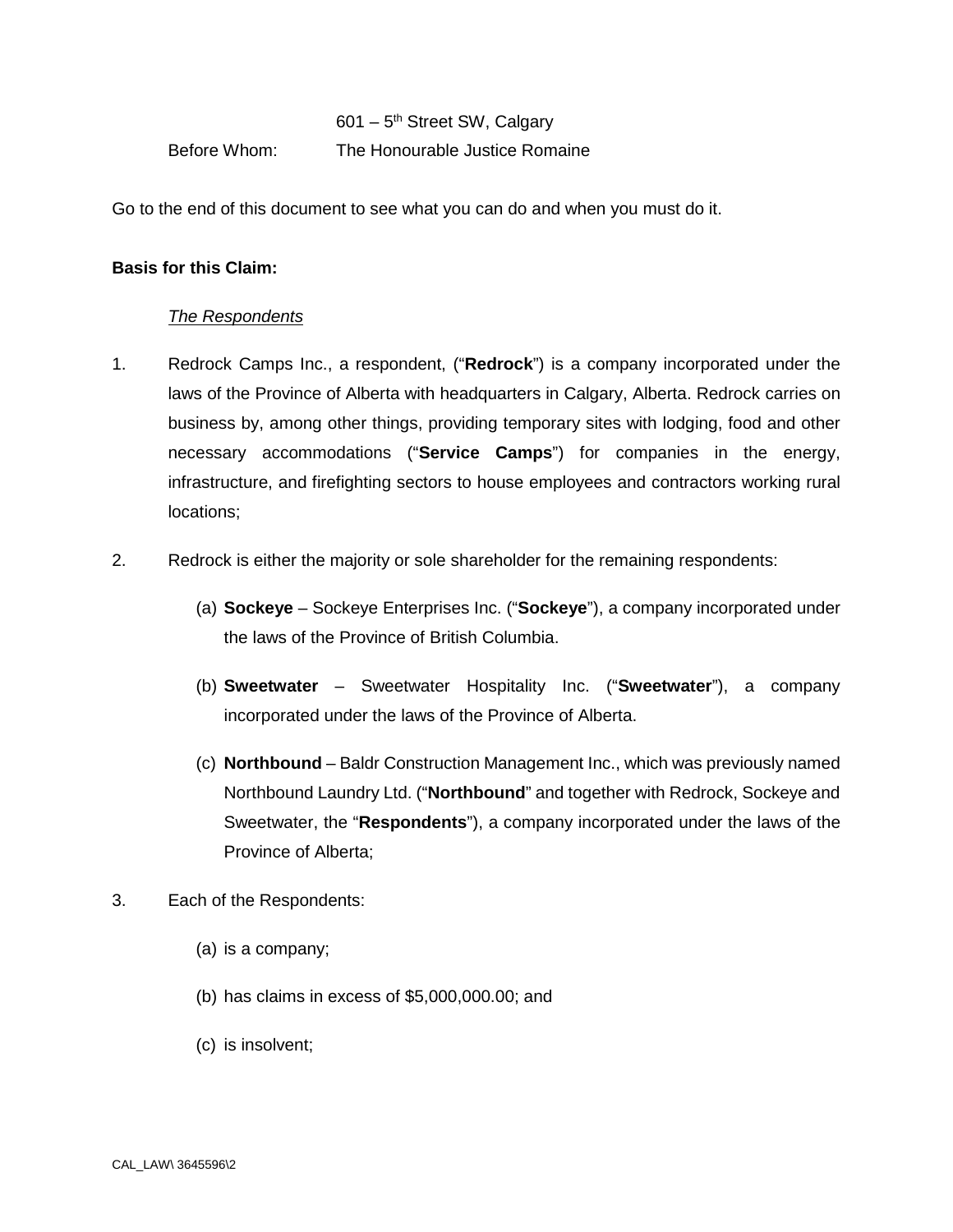# *The Applicants*

4. The applicants, Invico Diversified Income Limited Partnership ("**IDILP**") and Invico Trade Capital L.P. ("**ITCLP**" and together with IDILP, "**Invico**" or the "**Applicants**"), are senior secured creditors of the Respondents;

# *Background*

- 5. Redrock is facing a liquidity shortfall and is in default of its obligations to the Applicants and other creditors, including many of its suppliers. Many of the Respondents suppliers, including the transporter of food to the Service Camps, have threatened to cease supplying if they are not paid arrears owing to them. Without CCAA protection, a shutdown of the Respondents operations is inevitable;
	- 6. The Respondents employ over 190 people and currently provide Service Camps for 59 of its clients' workers. The protections and flexibility available in a CCAA proceeding provide the best mechanism to preserve the going concern value of the business and allow it to continue for the benefit of the whole economic community, including its employees and suppliers;
- 7. The Respondents require interim financing to:
	- (a) fund operational needs while the Respondents, with the assistance of the Monitor, pursue a restructuring strategy; and
	- (b) fund the CCAA process;
- 8. IDILP has agreed to provide Interim Financing (in such capacity, the "**Interim Lender**") of up to an aggregate amount of \$2,500,000 to fund the Respondents operations and expenses during the CCAA proceedings, subject to the terms and conditions set forth in the proposed Interim Financing Agreement (the "**Interim Financing Agreement**");
- 9. The proposed \$1,000,000 initial advance is limited to what is reasonably necessary during the first ten days following the Initial Order;
- 10. The Respondents require a stay of proceedings so that they can continue operating as a going concern while they pursue the proposed restructuring strategy;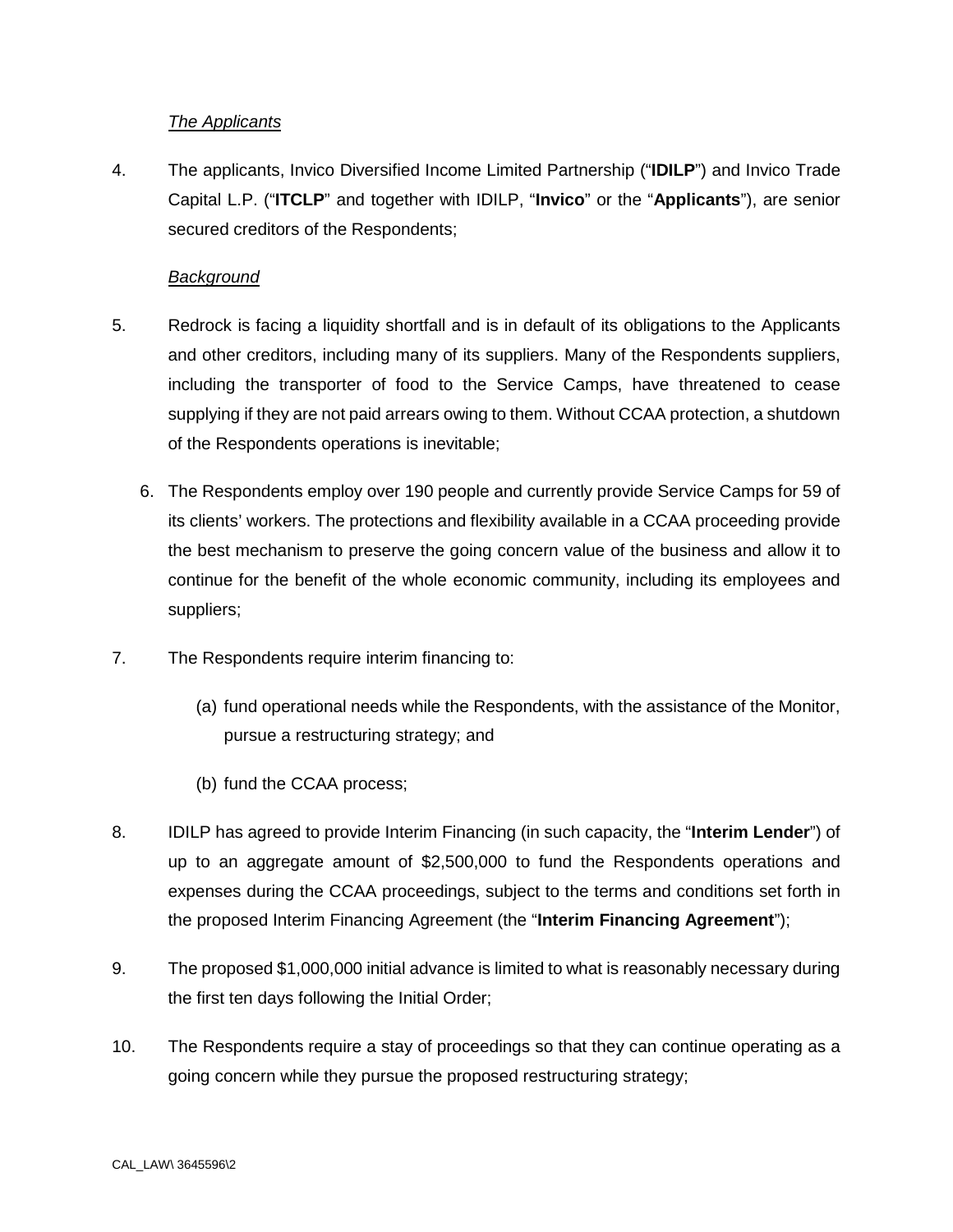- 11. BDO has consented to act as Monitor;
- 12. The Enhanced Powers of the Monitor will assist in stabilizing the Respondents' business and ensuring suppliers continue to work with the Respondents and necessary expenses such as payroll are paid. The Monitor, in consultation with the Respondents and Applicants, will also develop and conduct a sale and investor solicitation process ("**SISP**") with the assistance of a sale advisor. Once developed, the Monitor intends to return to this Court for the approval of the SISP at a subsequent application;
- 13. The Administration Charge and D&O Charge are required to secure the professional services required to complete the CCAA proceedings and ensure the continued cooperation of the Respondents directors and officers;
- 14. The Applicants intend to return to this Court on notice to the Service List for a motion seeking, among other things, an expanded initial order granting super-priority ranking to the Administration Charge (and other charges) ahead of all Encumbrances;
- 15. The provisions of the CCAA and this Court's equitable jurisdiction thereunder; and
- 16. Such further and other grounds as counsel may advise and this Honourable Court may permit.

# **Remedy sought:**

- 17. An order (the "**Initial Order**") granting an interim stay pursuant to section 11 of the CCAA and granting such other relief on the terms substantially set out in the draft Initial Order attached hereto as **Schedule "A"**, including, *inter alia*, the following relief:
	- (a) declaring that the Respondents are Companies to which the CCAA applies;
	- (b) dispensing with the service of the Originating Application and supporting materials on all creditors of the Respondents, and/or deeming service thereof to be good, sufficient and abridging the time for service;
	- (c) authorizing the Respondents to remain in possession and control of their current and future assets, undertakings and properties, including the proceeds thereof (the "**Property**") and continue to carry on business in a manner consistent with the preservation of its business (the "**Business**") and its Property, subject to the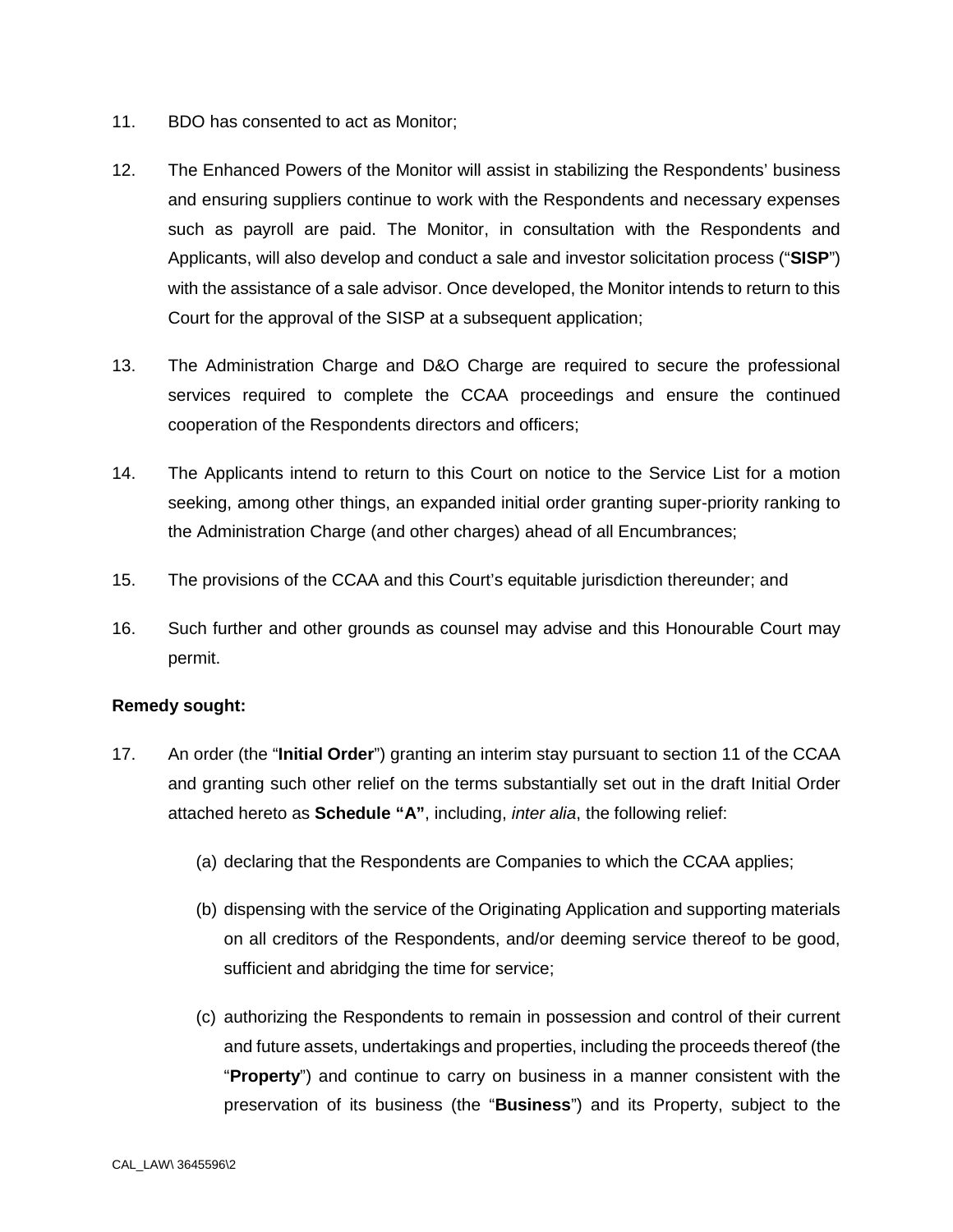provisions of the Initial Order and the CCAA;

- (d) authorizing the Respondents to make payment of all obligations owing in respect of employee wages and benefits;
- (e) authorizing the Respondents, with the approval of the Monitor, to pay reasonable expenses incurred by their operation of the Business in the ordinary course, including payment of obligations owed in respect of goods and services supplied to the Respondents prior to the date of the Initial Order to the extent such payments are contemplated in the Cash Flows (as defined in the Interim Financing Agreement);
- (f) restraining the Respondents from entering into any agreements with an aggregate value or liability in excess of \$20,000 without the approval of the Monitor;
- (g) granting a stay of all proceedings and remedies taken, or that might be taken, in respect of the Respondents, the Business, or the Property except as otherwise set forth in the Initial Order until May 25, 2020 (the "**Stay Period**");
- (h) preventing any person from accelerating performance of any rights in respect of the Respondents, except with the written consent of the relevant Respondent and the Monitor, or with leave of the Court;
- (i) restraining any person from interfering with or terminating the supply of goods or services to any of the Respondents;
- (j) appointing BDO as Monitor of the Respondents in these proceedings;
- (k) providing the enhanced powers to the Monitor set out in paragraph 26 of the Initial Order (the "**Enhanced Powers**") including, among other things, the power to:
	- i. exercise control the bank accounts of the Respondent and any and all proceeds, receipts and disbursements arising out of or from the Business and the Property;
	- ii. approve or deny any proposed agreements by the Respondents with an aggregate value or liability in excess of \$20,000; and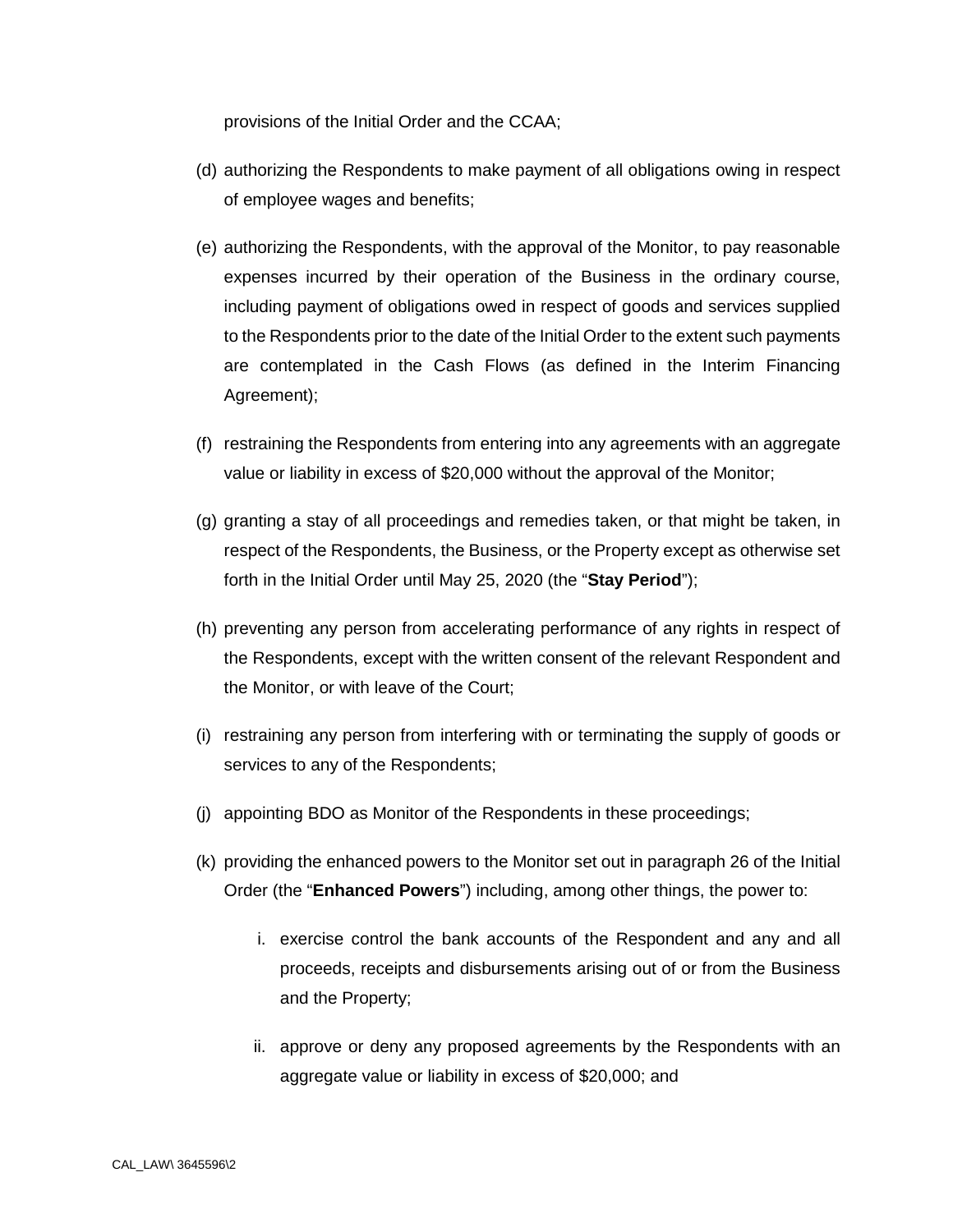- iii. prepare the SISP, in consultation with the Respondents and the Interim Lender, which will be conducted under the supervision and control of the Monitor with the assistance of a sale advisor;
- (l) authorizing the Respondents to obtain interim financing and approving the interim financing agreements among the Interim Lender and the Respondents;
- (m) authorizing the Respondents to pay all reasonable fees and disbursements of their counsel, the Monitor, the Monitor's counsel, and the Applicants' counsel;
- (n) granting the following charges on the Property in priority to all other charges:
	- i. the Administration Charge (as defined below) in the amount of \$300,000
	- ii. the Interim Lender's Charge (as defined below) in the initial amount of \$1,000,000; and
	- iii. A Director's Charge (as defined below) in the amount of \$400,000.
- (o) scheduling the hearing of a comeback application at a date and time to be set by the Court; and
- (p) such further and other relief as the Applicants may request and the Court may grant.

# **Affidavit or other evidence to be used in support of this application:**

- 18. Affidavit of Christian Wutzke sworn May 11, 2020, filed;
- 19. Consent of BDO to act as Monitor, filed;
- 20. Bench Brief of the Applicants, filed; and
- 21. Such further and other materials as counsel may advise and this Honourable Court may permit.

### **Application Acts and Regulations:**

22. *Alberta Rules of Court*, AR 124/2020;